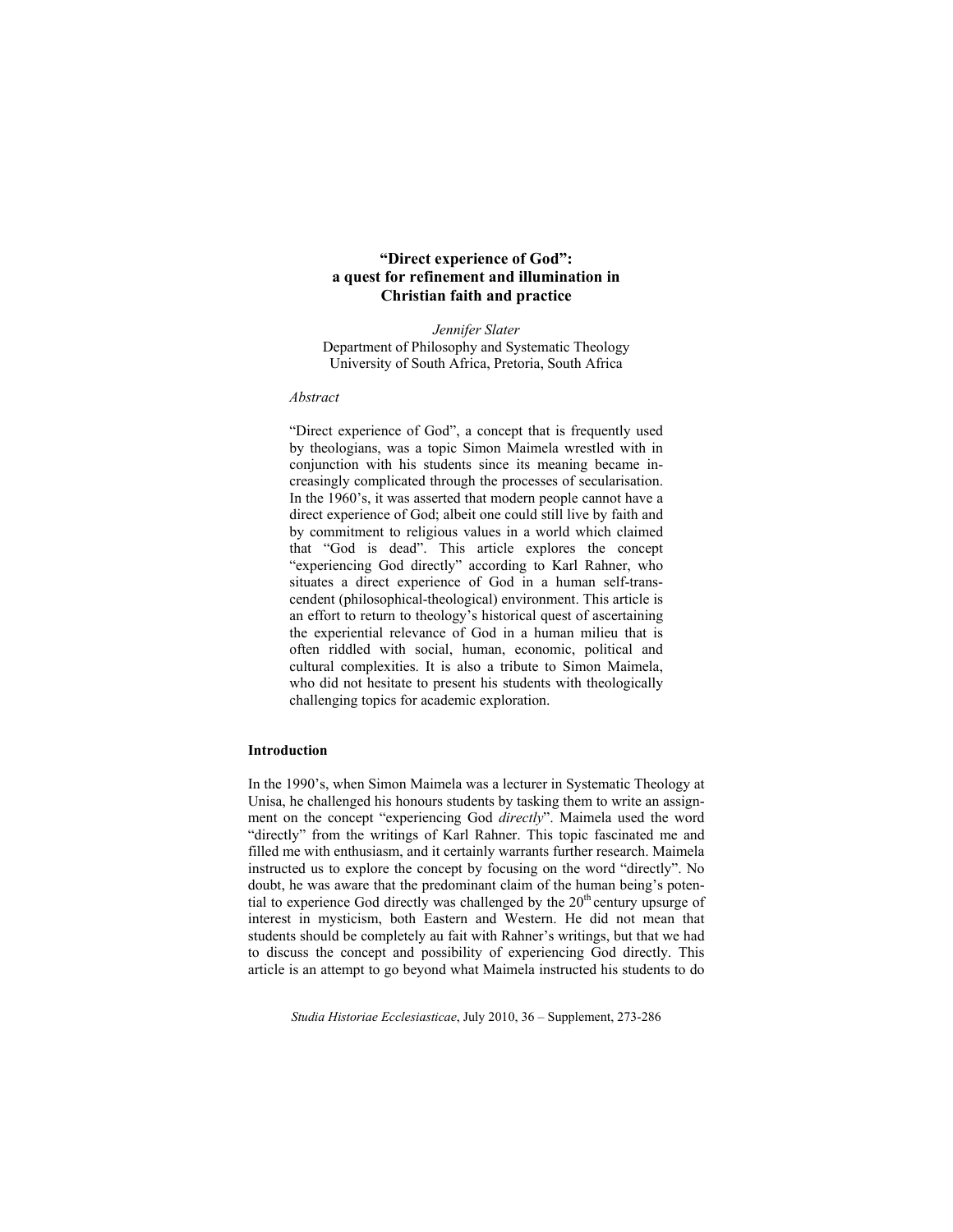by determining precisely what Rahner means when he uses the concept "experiencing God *directly*". It does not set out to prove whether or not direct experience of God is possible, nor does it try to prove that God exists because of the possibility of a direct experience. The departure point for Rahner is: since an "experience of God" is deeply rooted in the authentic presence of God in history, a direct experience of God cannot take place anywhere else but in the concrete historical context of life. According to Rahner's analysis, each person has the potential to have a direct experience of God. In this sense, this article endeavours to honour and meet the academic challenge of Maimela by investigating this complicated theological concept in the philosophical and theological writings of Rahner. Bearing in mind that Rahner is among the most widely recognised thinkers to grapple with the philosophical aspects of experiencing God directly, it is not surprising that Maimela quoted him for a topic for an assignment. However, considering the complexity of Rahner's writings, such a challenge to honours students can only be considered "cutting edge".

### **Experiencing God directly in Rahner's theology of transcendence**

Since the God that Christians claim to experience (as for all the great theistic religions) differs from humanity, Rahner focuses on the issue of experiencing God directly by explaining it in terms of transcendent experiences. His theology is built upon the firm belief that Christians know and experience God directly, but it takes place in what he calls an "unthematic way". As a theologian, Rahner operates from the premise that every person has an unthematic experience of God; through reflection, the prior preconscious experience of God can be brought to a thematic and conscious experience of God. For Rahner, a direct experience of God is intrinsic to the constitution of every human being and is therefore experienced by every human being in a preconscious way. Moreover, the conscious experience of God is open to all human beings, and not only in mystical situations.

 Apart from Rahner's strong philosophical and theological basis, his understanding of a direct experience of God also springs from a profound personal faith experience of God. His personal testimony of directly experiencing God forms the foundation of his theology. He writes:

I have experienced God directly. I have experienced God, the nameless and unfathomable one, the one who is silent and yet near in the Trinity of his approach to me. I have really encountered God, the true and living one, the one for whom this name that quenches all names is fitting, God Himself. I have experienced God himself, not some human words about him.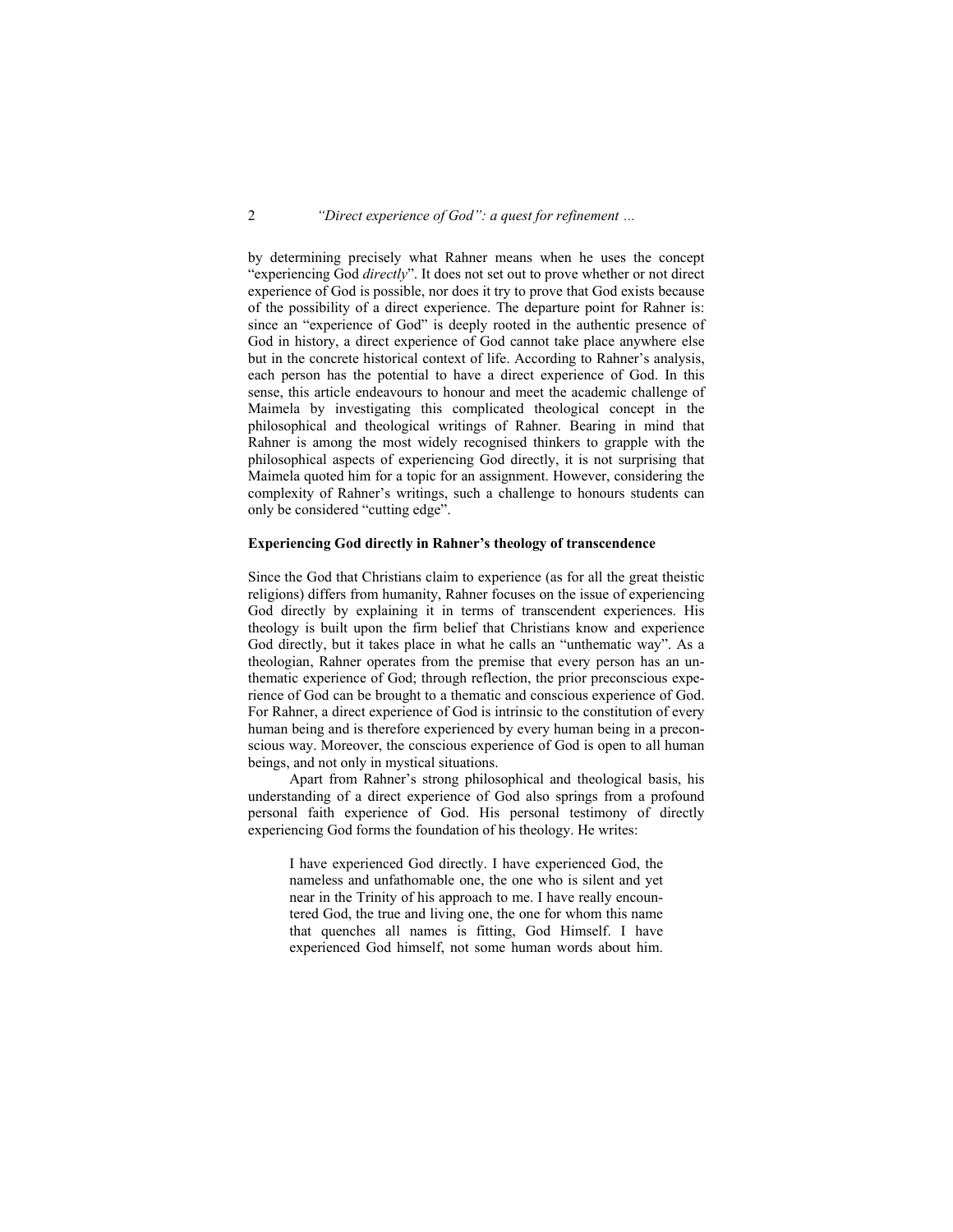## This experience is not barred to anyone. I want to communicate it to others as well as I can. (as quoted by Vorgrimler 1986:11)

As the source of Rahner's theological thought we find a deep and simple faith that is permeated with a rare passion for the incomprehensible God. In his perception of a direct experience of God, the philosophical experiences of a far-away, silent, inaccessible God and the intimate Christian experiences of the ineffable nearness of the same God in the forgiving and sheltering grace of Jesus Christ form a mutual and complementary totality. God, for Rahner, is rooted in a deeply personal reality (that is, in his own direct experience of God as cited above by Vorgrimler). His own direct experiences of God confirm his profound conviction and firmness of faith so that he can say, without doubt, that his faith in God will remain unshaken even if Holy Scripture did not exist (Vorgrimler on Rahner 1986:11). He claims that the complete clarity and sureness of his personal experience of God is a dimension of the experience of himself as a person created by God. For this reason, he encourages people to enter into themselves to discover their innermost depths in order to become fully aware of themselves and therefore be free to communicate with God. Rahner is convinced that a person's relationship with God remains alive only through a direct encounter with God.

#### **God is experienced as a dimension of all spatio-temporal realities**

Experiencing God implies two presuppositions: (1) that God is a reality that exists and (2) that there is such a possibility as "an experience of God". The concept has two further implications: firstly, that the experience should have a special and peculiar quality of its own which differentiates it from other experiences and, secondly, that there is something more, something different and something more fundamental in the experience than the knowledge of God that is acquired through so-called proofs of God's existence (Rahner 1974a:149). If God exists, it is conceivable (indeed imperative) that some experience of God takes place in our lives; however, the entire notion of experiencing God directly theoretically calls God's transcendence into question. How can God (who is understood to be non-spatio-temporal, utterly transcendent and uncreated) be directly experienced by a human person who, in turn, is totally other than God and created by God. Rahner describes an experience of God that is similar to a mystical experience as a unitive experience between the experienced subject and the experiencing object (that is, without intermediaries). How is a direct experience between God and humanity possible, and what exactly amounts to a direct experience?

 Rahner makes it clear that a human being experiences God in a quailtatively different manner from that in which one human being experiences another human being (Rahner 1989:45). Experiencing God has a number of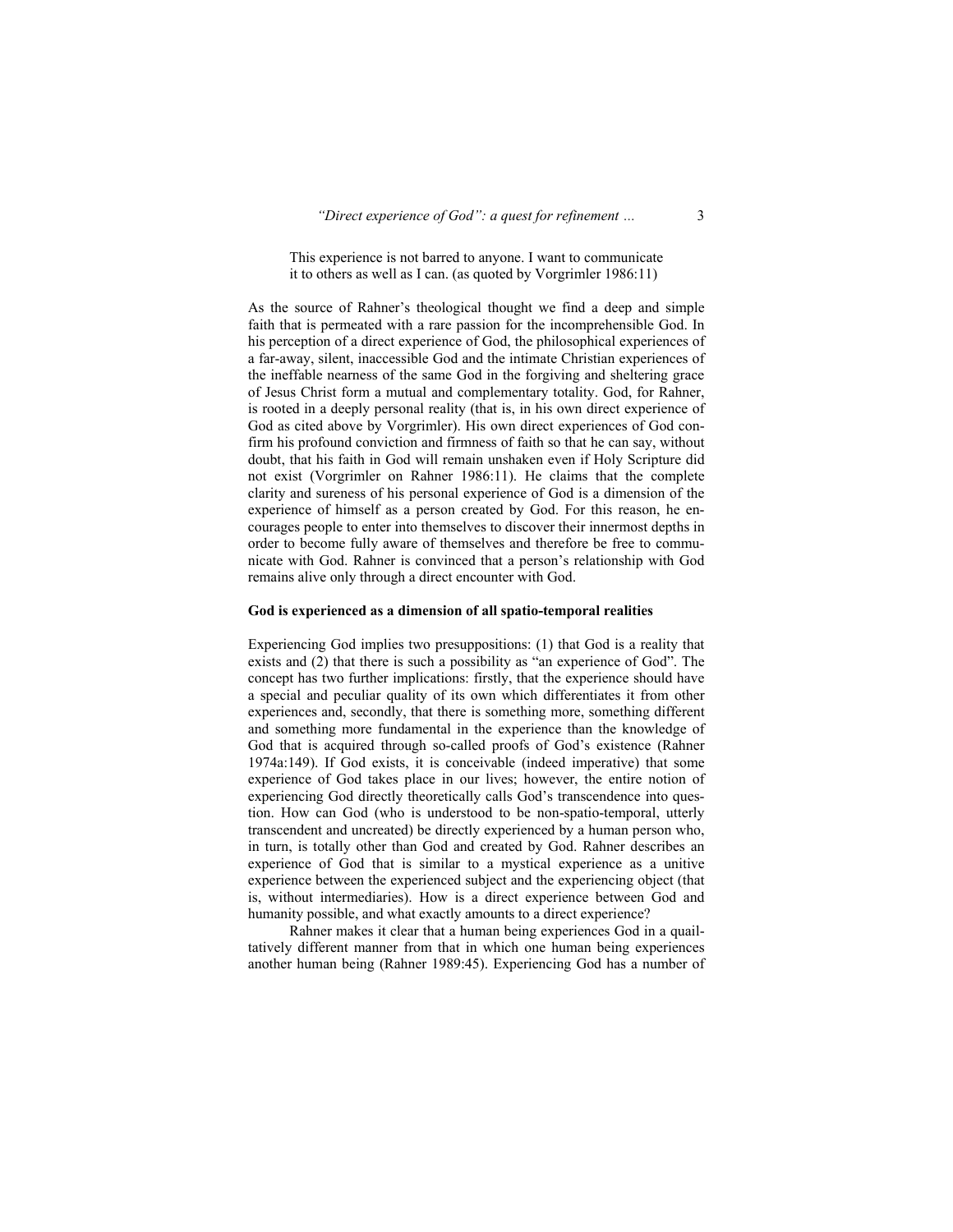differentiating characteristics. Apart from the fact that we experience spatiotemporal realities directly through our senses, we can also distinguish one concrete experience from another. An added obvious factor is that the person is normally capable of describing the limits of the experience. According to Rahner, humanity experiences God in and through spatio-temporal realities. A person's experience of God occurs in his or her "categorical encounter with concrete reality in our world, both the world of things and the world of persons" (Rahner 1989:52). The experience of God is, however, classified as a transcendental experience: the person's "basic and original orientation towards absolute mystery, which constitutes his/her fundamental experience of God, is a permanent existential of humanity as a spiritual subject" (Rahner 1989:52). God is therefore experienced as a dimension of all spatio-temporal realities. The experience of God, says Rahner, is not an encounter with an individual object alongside the other objects. One cannot therefore speak of the experience of God and the experience of spatio-temporal realities separately because God is a dimension of all reality (Rahner 1989:54).

 By presenting an experience of God as a dimension of all spatiotemporal experiences, Rahner argues that God can be experienced everywhere in everyday life. For Rahner, God is present in the whole of everyday life, but is experienced as the infinite horizon within which every finite object is apprehended. Hence God remains forever hidden and unknown and is never the direct object of our knowledge, but is rather glimpsed in the knowledge of concrete things. On this level the experience of God is always "transcendental". By this Rahner means that such an experience of God transcends the way that we grasp spatio-temporal objects. He maintains that God is not a person like created persons any more than the horizon of objective knowledge is an object like other objects within the horizon. This experience of God forms part of the incomprehensible horizon of human experience. All this makes sense only when we understand what is meant by the absolute unlimited transcendentality of the human spirit.

 For Rahner, God remains at all times the Absolute Mystery (Rahner 1989:57). In this sense, God will always remain unintelligible to the human person, experienced only as the horizon and goal of human transcendence in knowledge and freedom (Rahner 1966:36). As the horizon remains beyond our grasp, so too God remains incomprehensible: the absolute mystery beyond the grasp of direct human knowledge, but always present in absolute immediacy (Rahner 1979:277, 243, 244 & 254).

 However, there is a sense in which God is known experientially. The transcendent experience brings what Rahner calls "unthematic knowledge" of God. This knowledge is always present, not just when spoken. It is an experience because the knowledge, though unthematic, "is a moment within and a condition of possibility for every concrete experience in any and every object" (Rahner 1989:20). By this, Rahner means that everyone has a prior,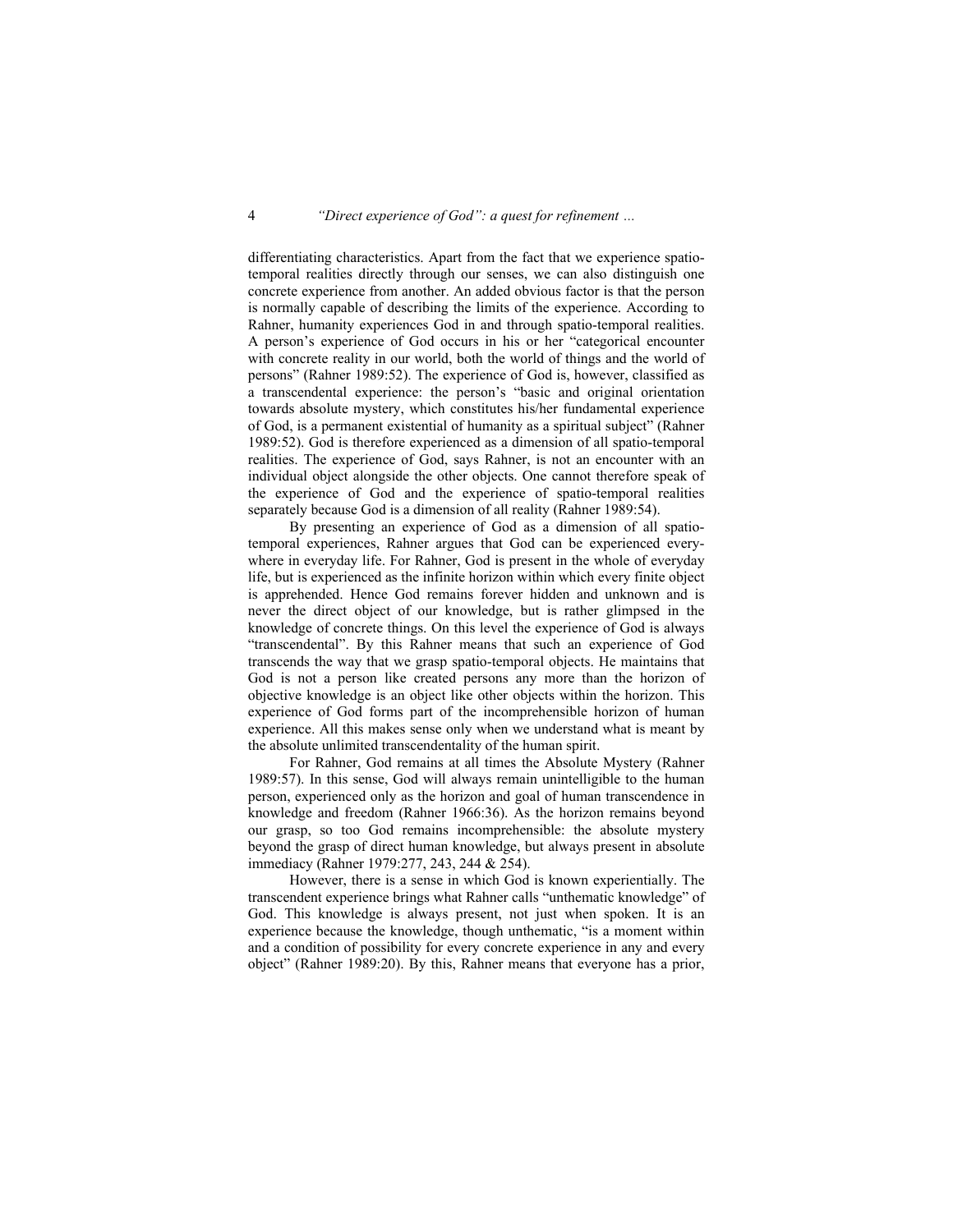preconscious unthematic experience of God and (as self-transcendent beings) humanity is always orientated towards the holy and absolute mystery. "This unthematic and ever present experience, this knowledge of God, which we always have even when we are thinking of, and are concerned with, anything but God, is the permanent ground from out of which the thematic knowledge of God emerges which we have in explicitly religious activity and in philosophical reflection" (Rahner 1989:53). The unthematic experience of God in everyday life remains anonymous and unreflected; it is "like the generally diffusely extended light of the sun that we do not see as such, turning instead to the individual objects of our sensuous experience as they become visible in the light" (Rahner 1985:66). All thematic talk about God is therefore always rooted in and points to a transcendent unthematised experience. To understand the notion of a thematic and unthematic experience of God depends on an understanding of Rahner's anthropology.

## **Rahner anthropology as the key to understanding humanity's direct experience of God**

Rahner's whole theology flows from his anthropology and it begins with the conviction that all human beings are essentially oriented to the divine. In *Hearers of the Word*, he describes the human person in terms of his or her "obediential potency" whereby he or she is by nature endowed with an openness to experience God (Rahner 1969:66). The foundation of Rahner's anthropology lies in the *Vorgriff* (the preconscious grasp of God that is present in every human being). This *Vorgriff* is inherent in human nature and by means of this anticipation, a person is capable of asking questions of *being.* In this light, a person is perceived as a being that has already experienced God in a dim and unreflexive way. God, though hidden and unknown, is experienced as the infinite horizon that is glimpsed in the knowledge of concrete things (Rahner, as quoted by Carr 1973: 362).

 Despite the fact that the human being's direct knowledge of God is limited to that which can be perceived through the senses, it contains an awareness of oneself as spirit and as one which transcends the world of immediate experiences. As a self-transcendent being, the human being is capable of striving beyond limits and searching always for something more. To speak of a person as self-transcendent means that the person is able to reach out to that which transcends it – indeed, to the infinite ground of all reality (Rahner 1985:65).

 While he recognises human beings as spirit, Rahner at the same time acknowledges that they live in a concrete world. Simply by being spirit, a person is open to the possible revelation of God – should it occur. As spirit, a person exists on the border between God and the world, and time and eternity (Rahner 1967:88). Cognizance should be taken of Rahner's understanding of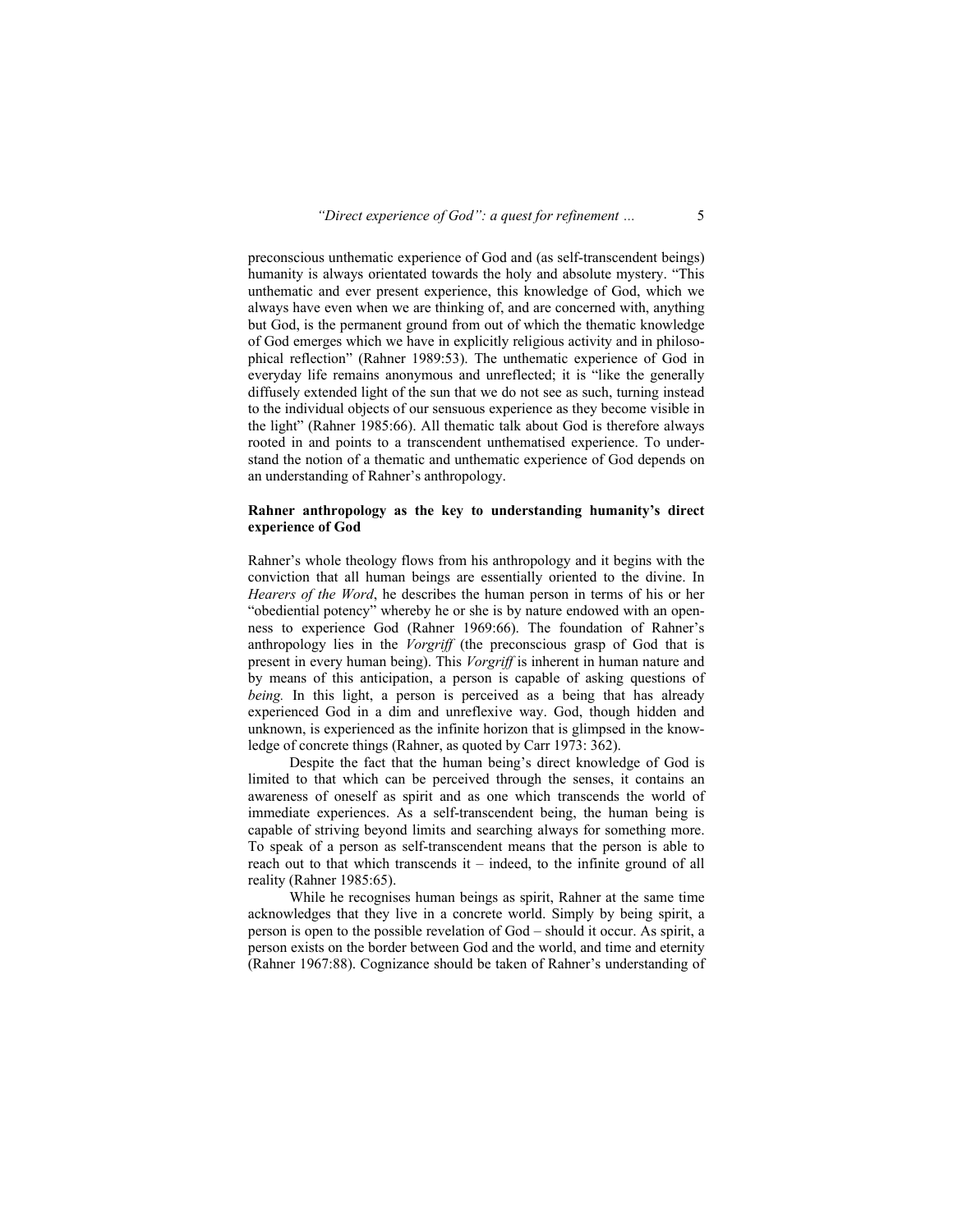two kinds of spirit: "Infinite Spirit" (which is the Absolute Spirit of God) and "finite spirit" (the spirit of human beings). These are closely related. The human spirit is spirit because it is created with the capacity to experience and discern the Infinite Being that is God. The human spirit comes from God and returns to God. God therefore remains at all times the goal of a person's movement. By being spirit in the world, a person knows and experiences in and through the world. However, by virtue of being spirit (*Geist in der Welt* – spirit in the world), a person is also a "self-transcending" being. Hence his or her experiences both of the world and of God occur through spatio-temporal realities.

 Another important aspect of Rahner's anthropology is his idea of the "supernatural existential". The supernatural existential consists in the acceptance that humanity's very being is stamped and altered by its call to unity with God. This is an aspect of grace. Grace for Rahner is not static, but rather the dynamic and personal self-communication of God (Carr 1973:362). The self-communication presupposes openness and this openness is present in humanity as an existential orientation towards God. It is grace that orientates a human being to what Rahner calls an "immediate experience" of God. By means of grace, the human being is transformed in Rahner refers to as "humanity's entitive alteration". This transformed state refers to humanity's nature not as pure nature but as "graced nature", hence the understanding that humanity is "supernaturally orientated" towards God. "Such an existential penetrates the human's conscious existence, his/her knowledge and experience, even if only in an implicit and unthematised way" (Carr, quoting Rahner 1973:364). The supernatural existential involves an expansion of the a priori openness in which the person is conscious in being conscious.

 It is difficult to organise Rahner's anthropological insights regarding a person's experience of God in a coherent fashion while trying at the same time to be faithful to its rich diversity and complexity. In practical terms, the fundamental characteristic of human existence (according to Rahner's anthropology) is that humanity's uniqueness lies in its essential orientation to God and that we are conscious of ourselves as self-transcendent beings who are always striving beyond our limits. We possess an unlimited drive to understand, but with finite capabilities; we are immersed in a finite world and at the same time we have an infinite ability to question; we are historical creatures who are immersed in a world of space and time. Our realities in this world are not an accidental addition to our transcendence, but precisely the situation through which we actualise ourselves. It is in this situation that we experience God directly. We do not and cannot escape the limitations of our creatureliness, our bodiliness and our immersion in the rhythm of time and space – not even in the direct experience of God. Because of the transcendental dimension of our existence, we are in a position to experience God directly. But we are also in a position to deny or to say "no" to the infinite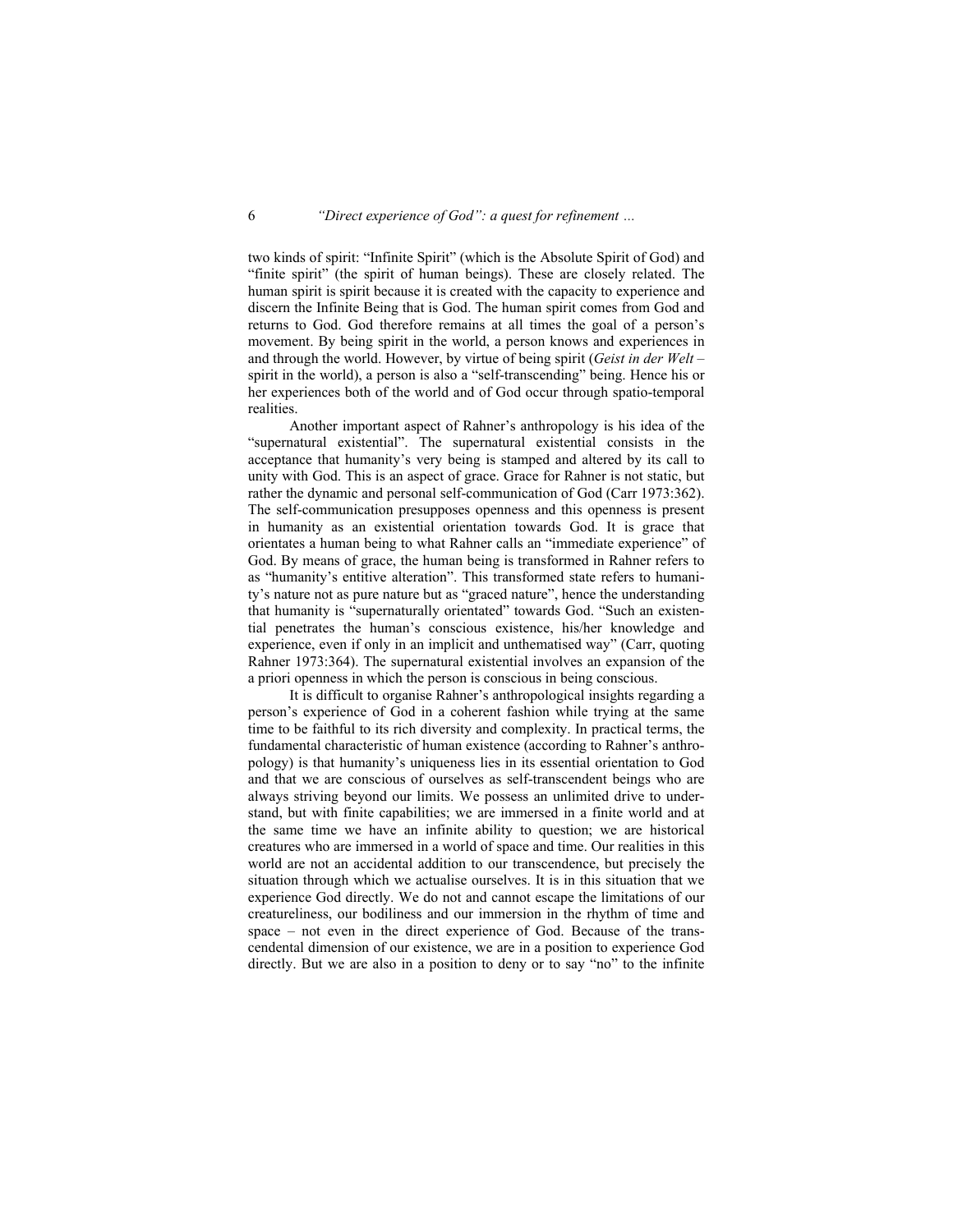source that we call God – a denial that is made all the more easier by our spatio-temporal limitations (Rahner 1961:311).

 Rahner's anthropology argues that all of humanity possesses characteristics which involve openness to the infinite: the human person is *spirit,* self-transcendent, capable of asking questions about being, free, responsible and immortal. But the human person also has qualities of being severely limited: material, finite, historical, sexual, temporal, communal and subject to death. The latter qualities are not limitations to experience God, but are rather the matrix or gateway to the spiritual. Once we grasp the basic idea of Rahner's anthropology, it is somewhat easier to understand his description of thematised and unthematised direct experiences of God.

#### **Thematised and unthematised direct experiences of God**

As mentioned earlier, Rahner's theology is built on the conviction that all people know and experience God directly. This direct experience of God comes in two forms: the thematised form and the unthematised form of direct experiences. One should keep in mind that these unthematic and thematic forms are not two separate experiences, but that the one presupposes the other. The unthematic experience forms the basis of the thematic experience; the two are integral to each other and an intrinsic awareness on both levels constitutes a *single* direct experience of God. The two experiences do, however, have distinct characteristics that pertain to their respective natures.

#### *The direct nature of the unthematic experience of God*

Rahner refers to the original preconscious, unthematic experience as the primitive experience of God that grounds all other experiences of God. This is inevitably present in the depths of ordinary life (Rahner 1989:57) and is constantly present as the secret ingredient of all our particular experiences (Rahner 1989:35). The unthematic experience of God is deeply buried within our daily activities and because it is anonymous by nature, it is often overlooked or unrecognised. This unthematic experience of God is directly present in each human being regardless of him or her being objectively aware of it (Rahner 1985:48).

 The direct nature of the unthematic experience of God is constituted by the original orientation of the human person towards God, the Absolute and incomprehensible mystery (Rahner 1989:52). This experience is described by Rahner as a permanent existential of the human being as a spiritual subject, and it is regarded as direct due to it being constantly and directly present in human nature. Rahner says that in the unthematised direct experience of God "God encounters man in silence, encounters him as the absolute and incomprehensible" (Rahner 1989:21).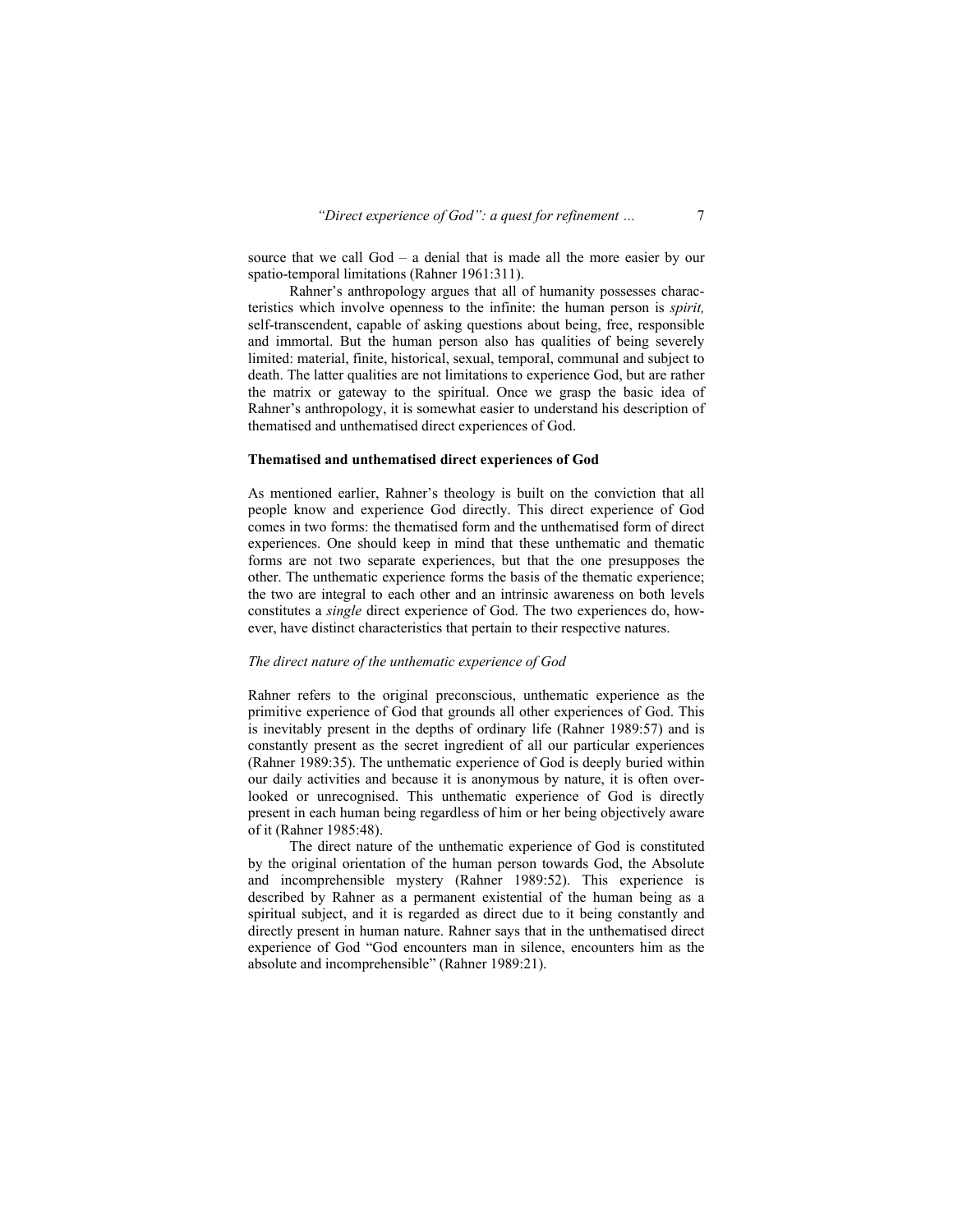### *Thematising the unthematic experience of God*

In order for an unthematic experience to be known or possessed with conscious awareness, it is necessary that the original unthematic experience be transposed and made thematic. According to Rahner's theological anthropology, every person possesses the natural openness or potency to transpose the experience and to make it thematic (Rahner 1975:175). Rahner is adamant that a person "should be challenged to discover this universally present experience of God and to objectify it conceptually" (Rahner 1989:454).

 To thematise unthematic experiences of God does not mean that the experiences are suddenly transformed into direct experiences of God. What occurs is that the unthematised direct experience of God is brought to our awareness and expressed in spatio-temporal categories. In this sense, we can and have to speak about God only by means of secondary and categorical concepts (Rahner 1989:71), but this does not make the experience indirect; in fact, it is direct as far as the human person can experience God directly. By thematising the original experience of God, we deepen, invigorate and bring to the fore the primal, ontological and transcendental relationship of humanity to God. We do not discover complete knowledge of God because we still experience God as ineffable and incomprehensible. Rahner argues that in making the unthematic experience thematic, one allows "oneself to be grasped and mastered by the mystery of god, which is ever present and ever distant. The mystery of God remains, even though it reveals itself to humanity in various ways, directly and indirectly" (Rahner 1989:56).

 The ability to bring the preconscious experience of the infinite into conscious awareness is a further dimension of the fact that we are spirit in the world. Since the embodied spirit of a person only knows through spatialtemporal realities, the person can only experience God consciously in thisworldly categories (Rahner 1985:65). Making the unthematic experience thematic does not create for us our original relationship with God (Rahner 1989:98). It merely enables us to express it in spatio-temporal categories; although, in the thematised form of experiencing God, we talk about God, we form words about God, we work out ideas and we become conscious of the reality of God. This secondary relationship of thematic experience of God is rooted and sustained by the previous unthematic, transcendental relatedness of our whole intellectuality that tries to make sense of the incomprehensible Infinite (Rahner 1970:6). By thematising the experience, we make it as intelligible and comprehensible as it can become for us at that moment.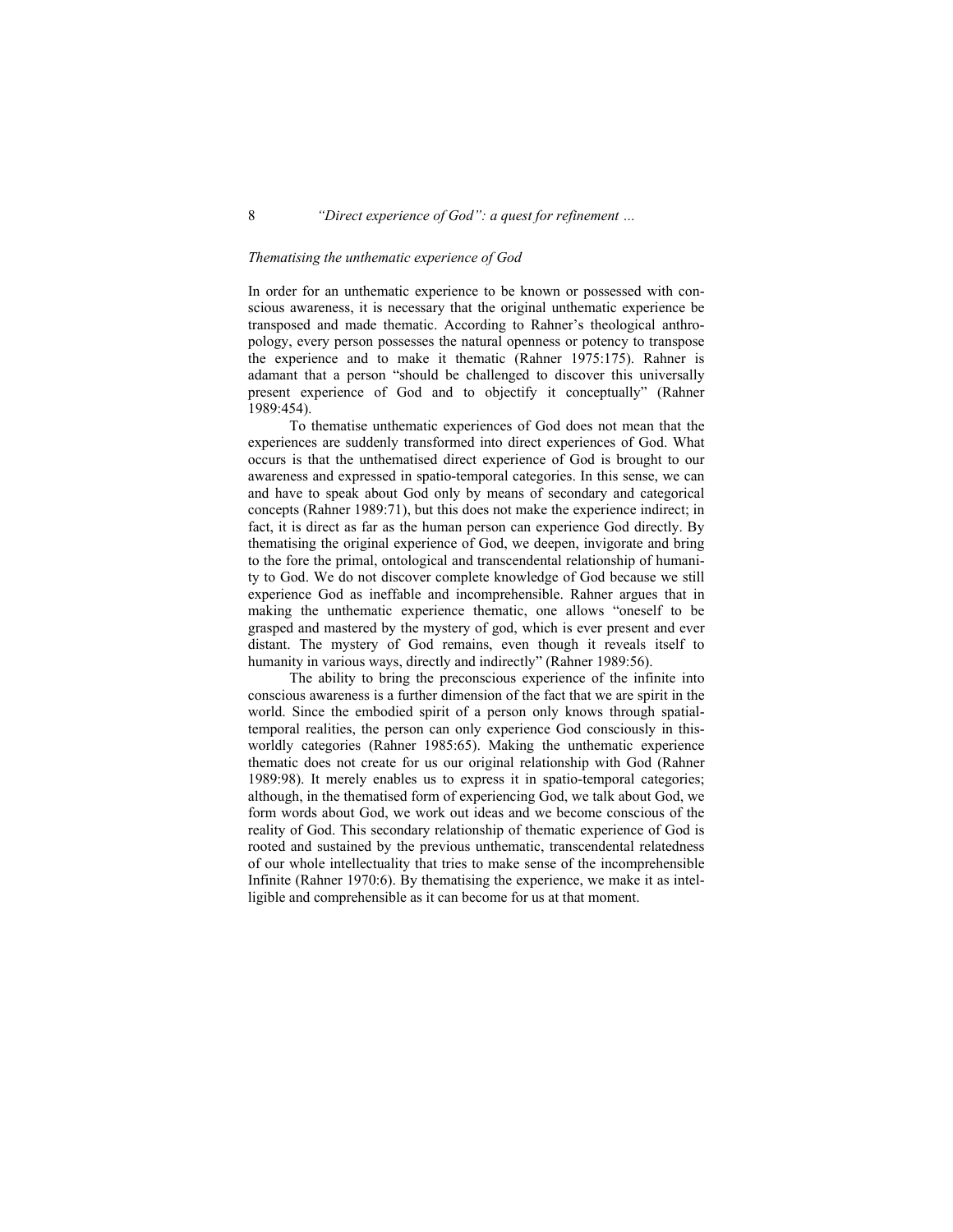### *The direct nature of the thematic experience of God*

It becomes clear that for Rahner, a direct thematic experience of God is that explicit, conceptual and thematic experience of God which is rooted in – and always points to – a more original, unthematic and unreflexive experience of God (Rahner 1989:52). The thematic experience is an expression of our transcendent orientation towards God and while the thematic experience of God is grounded in the unthematic experience of God, it is not the original and foundational mode of the transcendental experience of God (Rahner 1989:52).

 The direct thematic experience of God is the direct expression of the original unthematic experience of God in our concrete historical realities. It is the visible embodiment and conscious experience of God (Dych 1992:79). This experience of God is directly present in our categorical world of space and time, and the directness of the experience is expressed as our worldly experiences, because God is experienced as a dimension of our spatiotemporal realities. The direct experience, as a concrete experience of God, is "a moment in and a modality of our transcendence and at the same time a historically mediated immediacy of God" (Rahner 1989:87). Every direct thematic experience of God can therefore be perceived as God's presence becoming concrete in this world.

 The direct nature of the thematic experience of God can be best understood in the light of Rahner's theology of the symbol. A real symbol is one in which the reality of what is symbolised is really present and therefore can come to expression in the symbol. It is not like a sign that is only extrinsically or arbitrarily related to what it signifies. A real symbol has an intrinsic ontological relationship to what is symbolised so that it becomes present (Rahner 1966: 224 & 225). To illustrate this principle, he cites the relationship between the body and the soul: the human soul comes to expression in the body as its symbol and has no existence apart from its expression in the symbol (Rahner 1966:234). The symbol "is the self-realisation of a being in the other which is constitutive of its essence" (Rahner 1966:234). Body and soul are therefore one, but form is a differentiated unity of symbol and symbolised. The same symbolic ontology can be applied to the inner relationship between the thematic experiences and the unthematic experiences of God. Like the soul and the body, the two types of experiences of God form a differentiated unity as symbol and symbolised.

 In the direct thematic experience of God, the original, unthematic experience comes to the surface. The thematic experience is derived from the non-conceptual experience of God in which the transcendence of God, which accompanies all our experiences, emerges into a conscious awareness. The individual transcends the self in the experience and has a sense of the immediacy of God by being in touch with the unthematic experience of God (Dych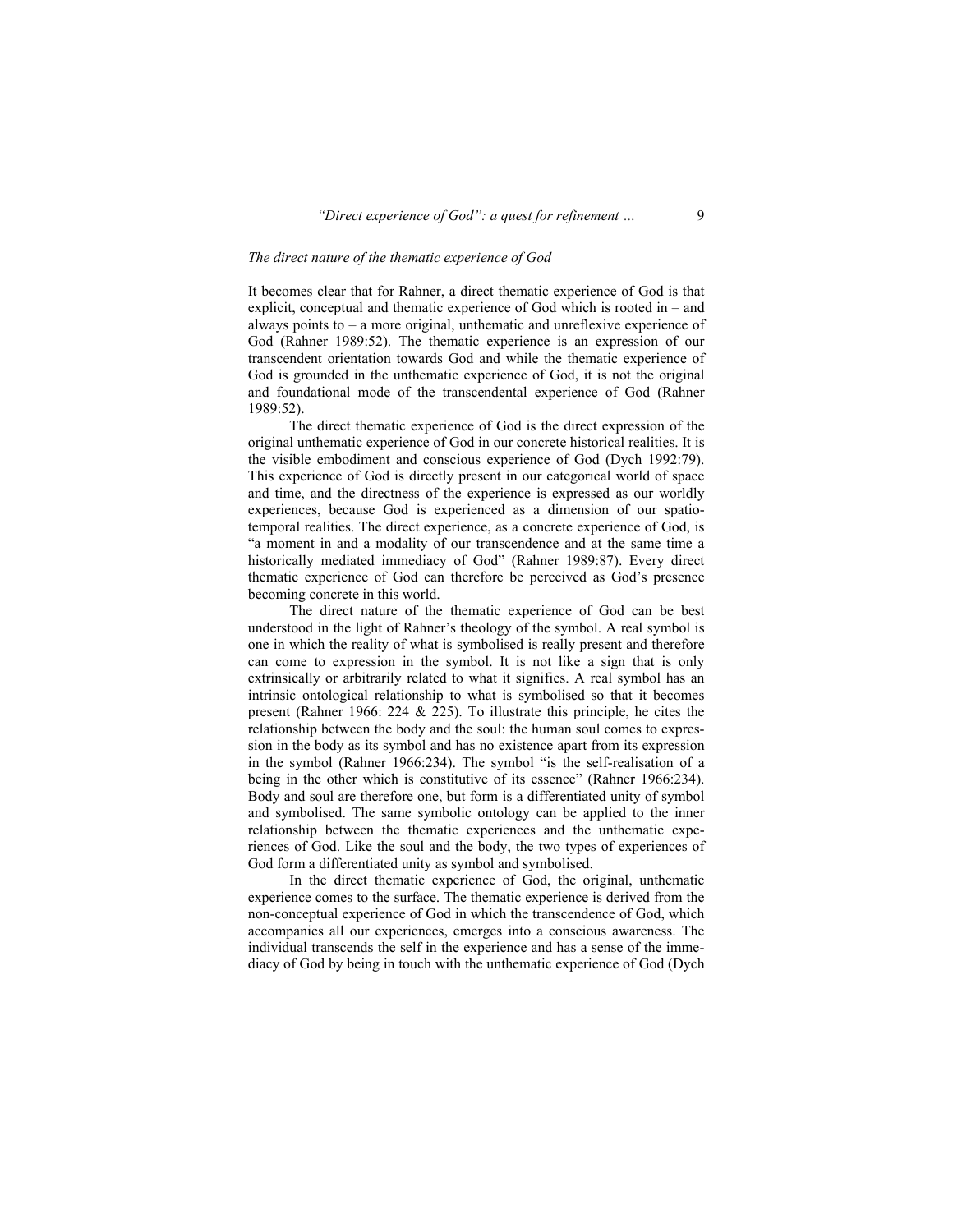1992:136). The spatio-temporal experience, whereby the thematic experience of God is mediated, seems to recede into the background. It becomes less significant and more transparent, and can disappear almost entirely when the God dimension assumes greater awareness. Mediation and immediacy in this context are not contradictory. Immediacy to God is the form of "mediated immediacy". The very self of God is present in the mediated experience (Rahner 1989:83). This immediacy allows God to be God; to be a God who does not give a mysterious gift that is different from "God-self", but who gives "God-self" in the gift (Rahner 1989:125). We are therefore directly aware of the reality of God in thematic form and although this is regarded as a secondary mode of the original unthematic relationship to God, the thematic experience is, as it were, the "real symbol" of the unthematic experience. As indicated before, it is the conscious embodiment of the unthematic experience of God (Rahner 1989:99).

 Although Rahner does not say so, in the light of this, one can speak of degrees of directness – and the degree of the direct nature of the thematic experience will depend on the degree to which the person allows the original experience of God to surface. According to Rahner, the original experience of God is intrinsically part of human beings and it is the task of theology to assist people to bring the original unthematic experience of God to the surface – to an experience of a conscious awareness of God (Rahner 1989:16  $& 17$ ). Each person has to be taken back in thematic consciousness to the original unthematic experience of God. It is also the task of theology to find concepts and language that can objectify and express the unthematic experience in a concrete way so that the faith can stay alive. Rahner turns to the method that was developed by Ignatuis Loyola to make the unthematic experience of God a direct thematic experience (Dych 1992:44).

### **Thoughts on Rahner's concept of experiencing God directly**

The novelty of Rahner's elucidation of direct experience of God can be attributed to the fact that it forms part of humanity's transcendental dimension. Although Rahner provides the reader with an excellent theoretical presentation of direct experience of God, it would however be a misunderstanding to perceive his approach as exclusively theoretical. The practical implications are evident in his effort to do away with the division between doctrine and life and between theological system and religious experience.

 While trying to reach an understanding of the complexity of Rahner's approach to direct experience of God can be a trying exercise, it is nevertheless significant that once the basic principles from which he operates are understood and his careful development of the concept is grasped, it is indeed possible to recognise how his system sustains various theological discourses concerning direct experience of God. Rahner not only makes an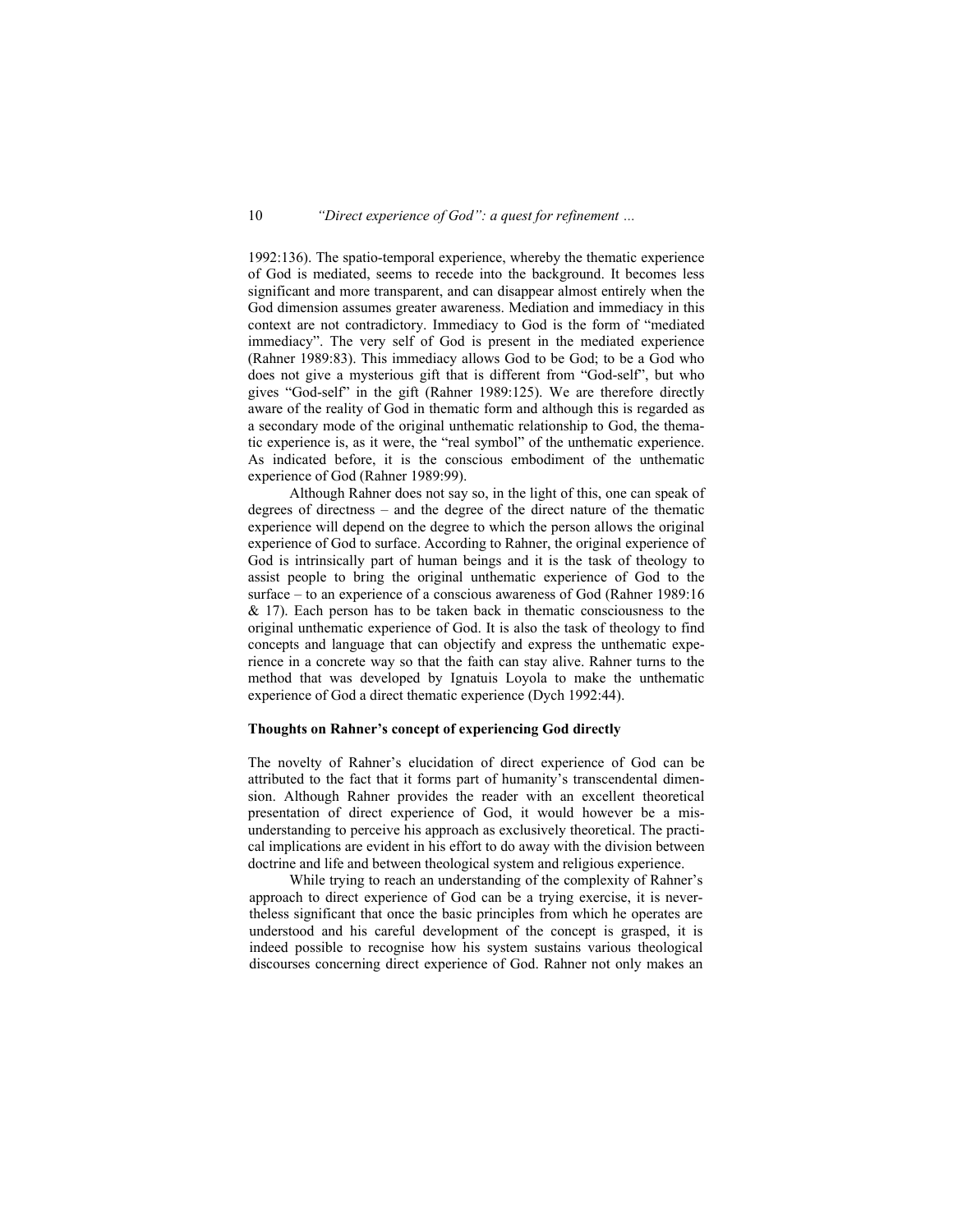indispensable theological and philosophical contribution to comprehending direct experience of God, he also makes human experience a criterion for understanding direct experience of God. His focus on human experience gave rise to his original theological-anthropological method, which provides crucial insight into perceiving direct experience of God as a necessary constituent of being human.

 Despite the fact that Rahner's presentation of direct experience of God can easily be perceived as the work of an idealistic theoretician, he does not deny the world. Direct experience of God is an integral part of life. In fact, it is human life. To experience God directly is to be involved in and with the world and humankind. Rahner does not tire of saying that God is not known and experienced as one object among other objects. He insists that God is experienced not just as a separate category of religious experience and is to be found not only in religious moments, but in all moments and "in all things".

 Since direct experience of God forms an integral part of the human being as mystery, Rahner regards it as imperative that all human beings should learn to interpret direct experiences of God. It can, however, be argued that not all people can necessarily perceive their own mystery. Although Rahner was convinced that deep down people are well aware of their own inner mystery, he was not insensitive towards the apparent "inability" of people to perceive their own inner mystery. This is evident in his constant concern with the difficulties of understanding God and believing in God in modern times. He is aware that science and technology's control of the world means that people will find it increasingly difficult to encounter their own mystery. He argues that it is often only the practical circumstances of one's life that confound the interpretation of direct experiences of God. If this is so, it would be useful if Rahner can suggest practical means to remove obstacles towards interpreting direct experiences of God. He also insists that direct experiences of God are always present even though there "appear" to be no visible proofs, other than reflection, to assist people in becoming aware of them. While Rahner presents reflection as the means that brings a person to the realisation of the God-dimension in a spatio-temporal experience, it is a fact that not every person can uncover the dense nature of spatio-temporal experiences. In view of this, some of us might have to settle for the possibility that a direct experience of God will remain an unrealised experience. However, the question still remains: In what sense is an unthematic experience of God an "experience" and in what sense is it a "direct" experience?

 Rahner depicts direct experiences of God as both transcendental and unthematic. Although the unthematic and thematic experiences are inextricably intertwined, the thematic experience is considered an expression of the unthematic experience. However, the unthematic experience of God has an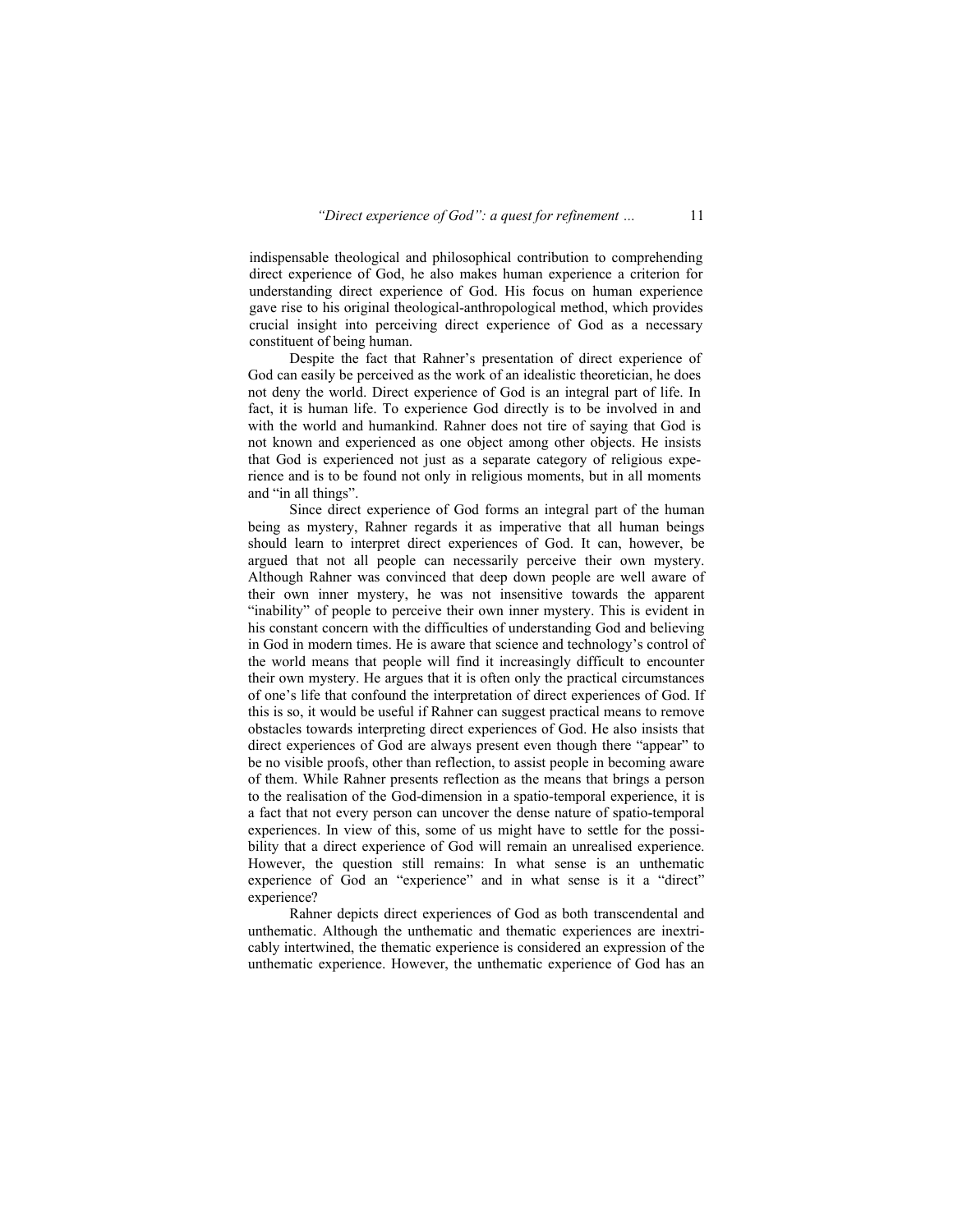autonomy of its own. The unthematic experience of God (as described by Rahner) is anonymous, indefinable and exists in a mode of otherness. In this sense, the experience can lack realisation, can remain nameless and can be easily overlooked. Again, the prevailing question is: In what sense can an unthematic experience of God be regarded as an experience and how direct is an unthematic experience of God? Does Rahner provide any positive reason to consider the unthematic experience of God as direct? Does Rahner account for the experiential quality of an unthematic experience or is it, as TS Eliot said in *The dry salvaqes*, possible to have the experience but miss the meaning?

 Either Rahner uses the term very ambiguously or he stretches its meaning beyond the conventional understanding and uses it conveniently for want of a better word. If (as Rahner says) the unthematised forms of experience form part of another "mode" of experience, then one might have to be content with the idea that the nature of the experience will always remain unverifiable. One can argue that in the same way that one will never obtain a manipulative hold on the unthematic experience of God, one can never come to a satisfactory understanding of how an unthematic experience of God is an "experience". We can therefore conclude that our inability to discern unthematic experience of God is related to our lack of understanding unthematic experience. Although the word "experience" encompasses a broad spectrum of meaning, it can be argued that in experience one is confronted with something real and objective that exists independently of oneself, one's views and one's attitudes. An experience comprises a vivid moment of awareness and comprehension. If an unthematic experience is not a demonstrable experience, not palpable and not datable, in what sense does Rahner use the term "experience"?

 If the direct nature of an unthematic experience of God is understood to be a constant state of being, there exists (as acknowledged by Rahner) an inherent danger that it can be taken for granted and will always lack realisation. Rahner also claims that the acknowledgement of the existence of direct experience forms part of a spiritual decision, which he describes as an honour and a responsibility of humanity since we possess free will. If this is so, a rational decision for God can obviously not be based on an unthematic experience of God since it is nameless and deeply buried in our daily activities. Viewed in this way, it seems that the directness of an unthematic experience of God is associated with the intrinsic nature of an unthematic experience of God and our ability or inability to appreciate the direct nature of the experience does not alter its reality. It can be argued that since the direct nature of the unthematic experience has to be mediated in some way, it is up to the thematic form of direct experience to provide insight into and recognition of the direct nature of the unthematic experience of God. However, one has to develop one's ability to discern direct experience of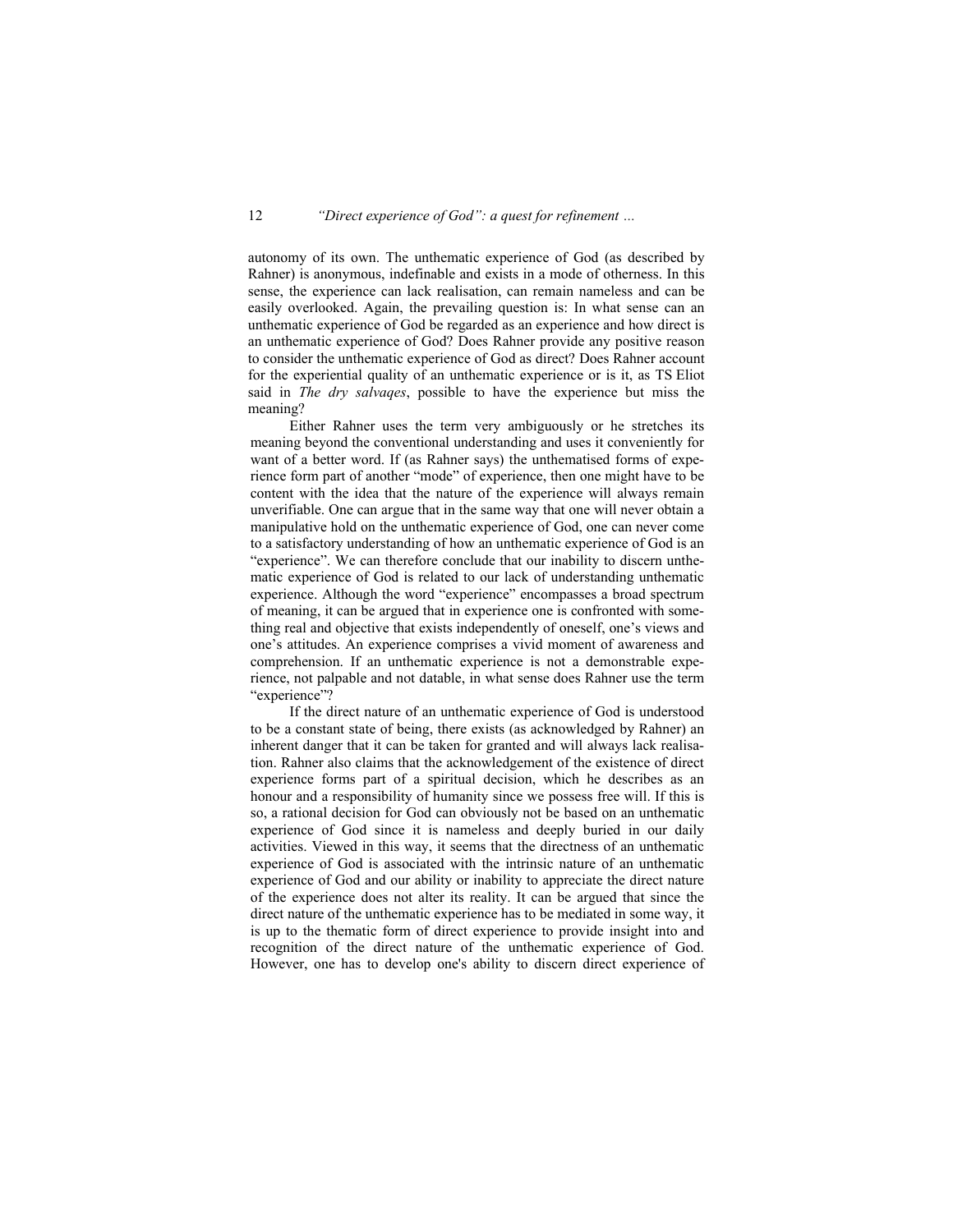God particularly as it is also an intrinsic dimension of an experience of something else in the empirical world.

### **Closing remarks**

Perhaps the special genius of Rahner's approach is that apart from providing deeper insight into the concept of direct experience of God, he teaches one to question and to search. Direct experience is obviously not just one moment in a person's life; it is a living process that one has to reflect upon. Direct experience is never complete because there are thousands of direct experiences of God and the one primal experience underlies them all. Understood in this way, direct experience of God is inherent in specific, ordinary, everyday experiences. One can therefore never exhaust searching and reflecting on direct experiences of God.

 I am quite certain my honours assignment did not come near to expressing the understanding I have since acquired of Rahner's theology. Nevertheless, Simon Maimela acknowledged my effort with such high regard that it planted in me the seed for further exploration on this topic. For this, I am grateful.

#### **Works consulted**

- Carr, A 1973. Theology and experience in the thought of Karl Rahner. *Journal of Religion* 53(3), July, 359-376.
- Carr, A 1981. The God who is involved. *Theology Today* 38(3), 314-328.
- Dych, WV 1992. *Karl Rahner*. London: Geoffrey Chapman.
- Rahner, K 1960. *Encounters with silence*. London: Burns & Oates.
- Rahner, K 1961.*Theological investigations*. Vol 1. London: Darton, Longman & Todd.
- Rahner, K 1963. *Theological investigations*. Vol 2. London: Darton, Longman & Todd.
- Rahner, K 1965. *Studies in modern theology*. London: Burns & Oates/ Freiburg: Herder.
- Rahner, K 1966. *Theological investigations*. Vol 4. London: Darton, Longman & Todd.
- Rahner, K 1967. *Theological investigations.* Vol 3. London: Darton, Longman & Todd.
- Rahner, K 1968. *Spirit in the world.* London: Shead & Ward.
- Rahner, K 1969. *Hearers of the Word*. London: Sheed & Ward.
- Rahner, K 1970. *Meditations on priestly life*. London: Sheed & Ward.
- Rahner, K 1972. *Theological investigations*. Vol 9. London: Darton, Longman & Todd.